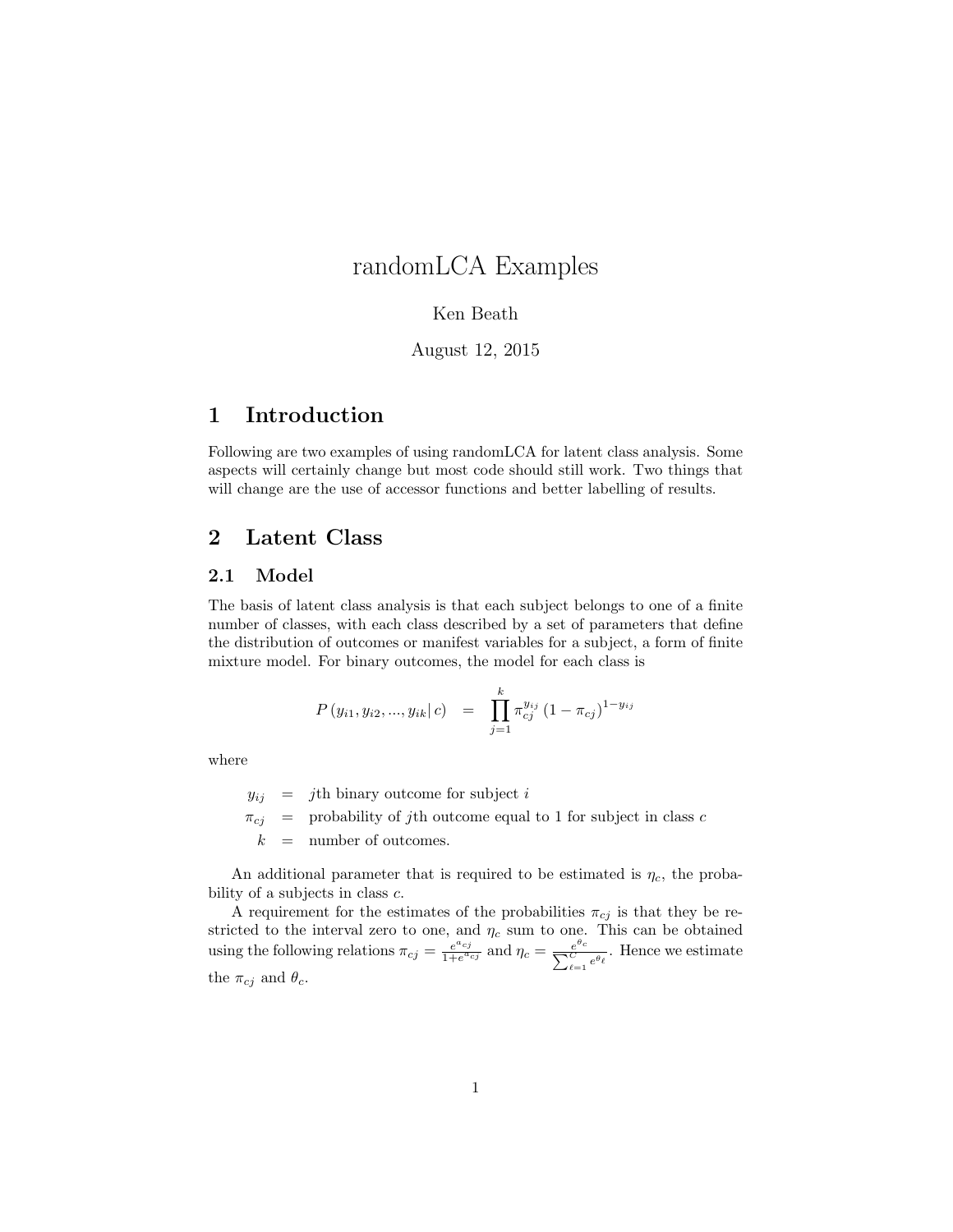## 2.2 Example 1

This example demonstrates the fitting of data from Rindskopf and Rindskopf (1986), where latent class analysis is used to determine diagnostic classifications based on medical tests. Although this example is for medical data, the model is simply standard latent class so the methods can be applied to data from other areas.

A series of latent class models for 1 and 2 classes (any models with additional classes are not identifiable) can be fitted using the commands

```
> data(myocardial)
> myocardial.lca1 <- randomLCA(myocardial[,1:4],
+ freq=myocardial$freq,nclass=1)
> myocardial.lca2 <- randomLCA(myocardial[,1:4],
         freq=myocardial$freq,nclass=2)
```
The BIC values may be extracted from the fitted objects and are shown in Table 1.

```
> bic.data <- data.frame(classes=1:2,bic=c(BIC(myocardial.lca1),BIC(myocardial.lca2)))
```

| classes | bic   |
|---------|-------|
|         | 524.7 |
|         | 402.3 |

Table 1: BIC by class.

Using BIC as a selection method, this selects the 2 class model, indicating a nice beakdown into diseased and nondiseased, which it is assumed represent those with and without myocardial infarction. The true nature of classes is always debateable.

Summary may be used to display the fitted results

```
> summary(myocardial.lca2)
```

```
Classes AIC BIC AIC3 logLik penlogLik
       2 379.3958 402.2855 388.3958 -180.6979 -180.7002
Class probabilities
Class 1 Class 2
 0.4578 0.5422
Outcome probabilities
        Q.wave History LDH CPK
Class 1 0.7668 0.7914 0.8279 1.0000
Class 2 0.0000 0.1951 0.0269 0.1955
```
Individual results may be obtained from summary, for example the outcome probabilities shown in Table 2.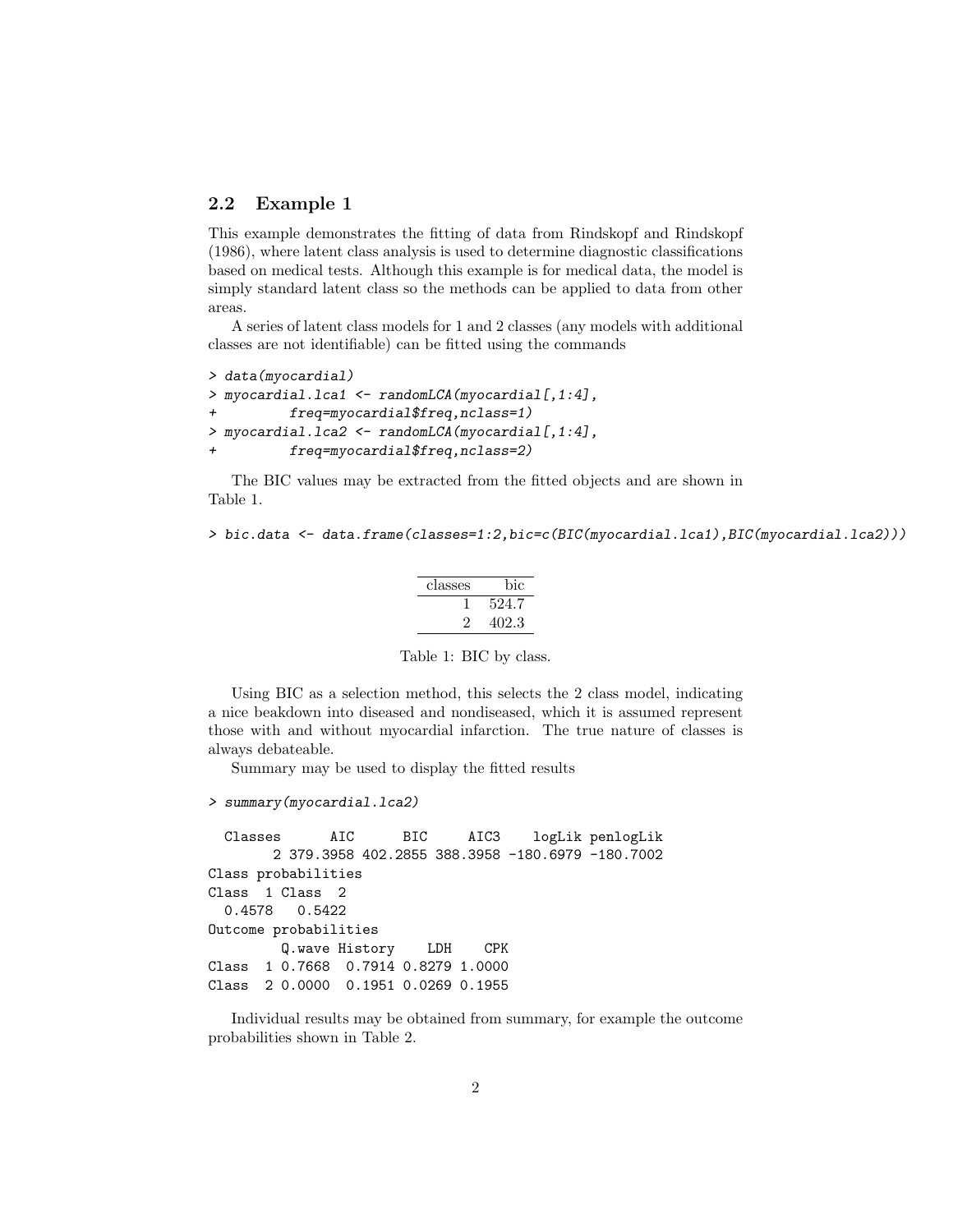|         |       | Q.wave History | <b>LDH</b> | – CPK   |
|---------|-------|----------------|------------|---------|
| Class 1 | 0.767 | 0.791          | 0.828      | - 1.000 |
| Class 2 | 0.000 | 0.195          | 0.027      | -0.196  |

Table 2: Outcome Probabilities.

#### > outcomep.data <- summary(myocardial.lca2)\$outcomep

This gives some interesting information. In Class 2, those without myocardial infarction, will have abscence of Q.wave but in those with myocardial infarction it will only be present in 76.7%. The class probabilities can be obtained as myocardial.lca2\$classp of 0.46 and 0.54 for Class 1 and 2 respectively.

One aspect of latent class is that no subject is uniquely allocated to a given class, although in some cases a subject may have an extremely high probability.

The posterior class probs can be obtained as

#### > classprobs <- postClassProbs(myocardial.lca2)

with results shown in Table 3. This shows subjects with 3 or 4 positive tests to be strongly classified as having myocardial infarction, and even some with 2, depending on which to to be well classified. Having only one positive test makes it unlikely that it is myocardial infarction.

| Q.wave       | History      | LDH      | <b>CPK</b> | Freq           | Class 1 | Class 2   |
|--------------|--------------|----------|------------|----------------|---------|-----------|
|              |              |          | 1          | 24             | 1.000   | 0.000     |
| $\mathbf{0}$ |              |          |            | 5              | 0.992   | 0.008     |
|              | $\mathbf{0}$ |          | 1          | 4              | 1.000   | 0.000     |
| $\mathbf{0}$ | $\mathbf{0}$ |          |            | 3              | 0.889   | 0.111     |
|              |              | $\Omega$ |            | 3              | 1.000   | 0.000     |
| $\mathbf{0}$ |              | 0        |            | 5              | 0.419   | 0.581     |
|              |              | 0        | 1          | $\overline{2}$ | 1.000   | 0.000     |
| $\Omega$     |              | 0        | 1          | 7              | 0.044   | 0.956     |
| 0            |              |          | 0          |                | 0.000   | 1.000     |
|              |              | 0        | 0          | 7              | 0.000   | 1.000     |
|              |              |          |            | 33             | 0.000   | $1.000\,$ |

Table 3: Class Probabilities.

Outcome probabilities are shown in Figure 1.

#### 2.3 Example 2

This example shows the fitting of the dentistry data from Qu et al. (1996). The data consists of the results of five dentists evaluating x-rays for presence or absence of caries. As there is no gold standard, the latent class method is to assume two classes, diseased and non-diseased which are identified from the data.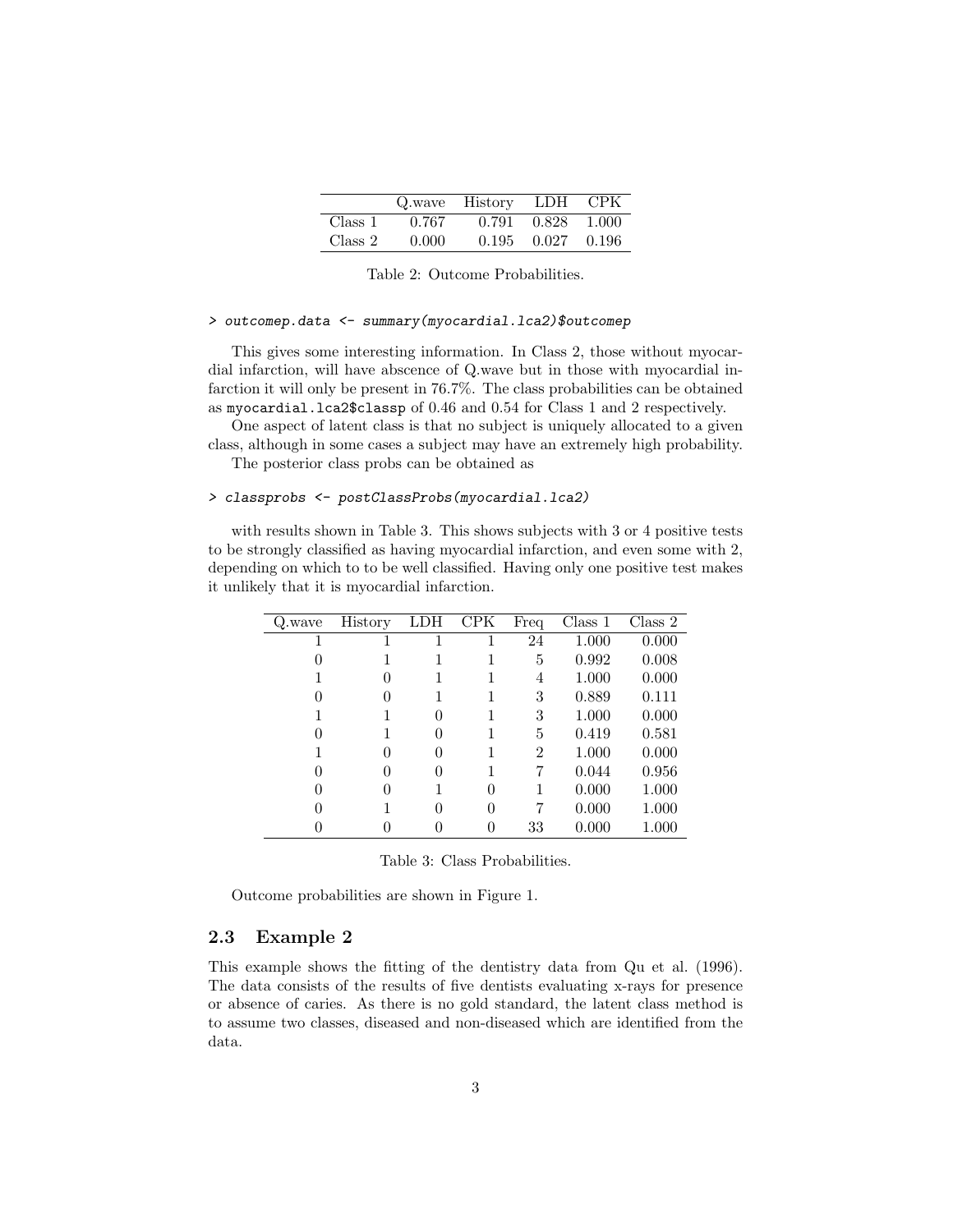

- > print(plot(myocardial.lca2,type="l",xlab="Test",
- + ylab="Outcome Probability",scales=list(x=list(at=1:4,
- + labels=names(myocardial)[1:4]))))



Figure 1: Outcome probabilities for 2 Class Latent Class model.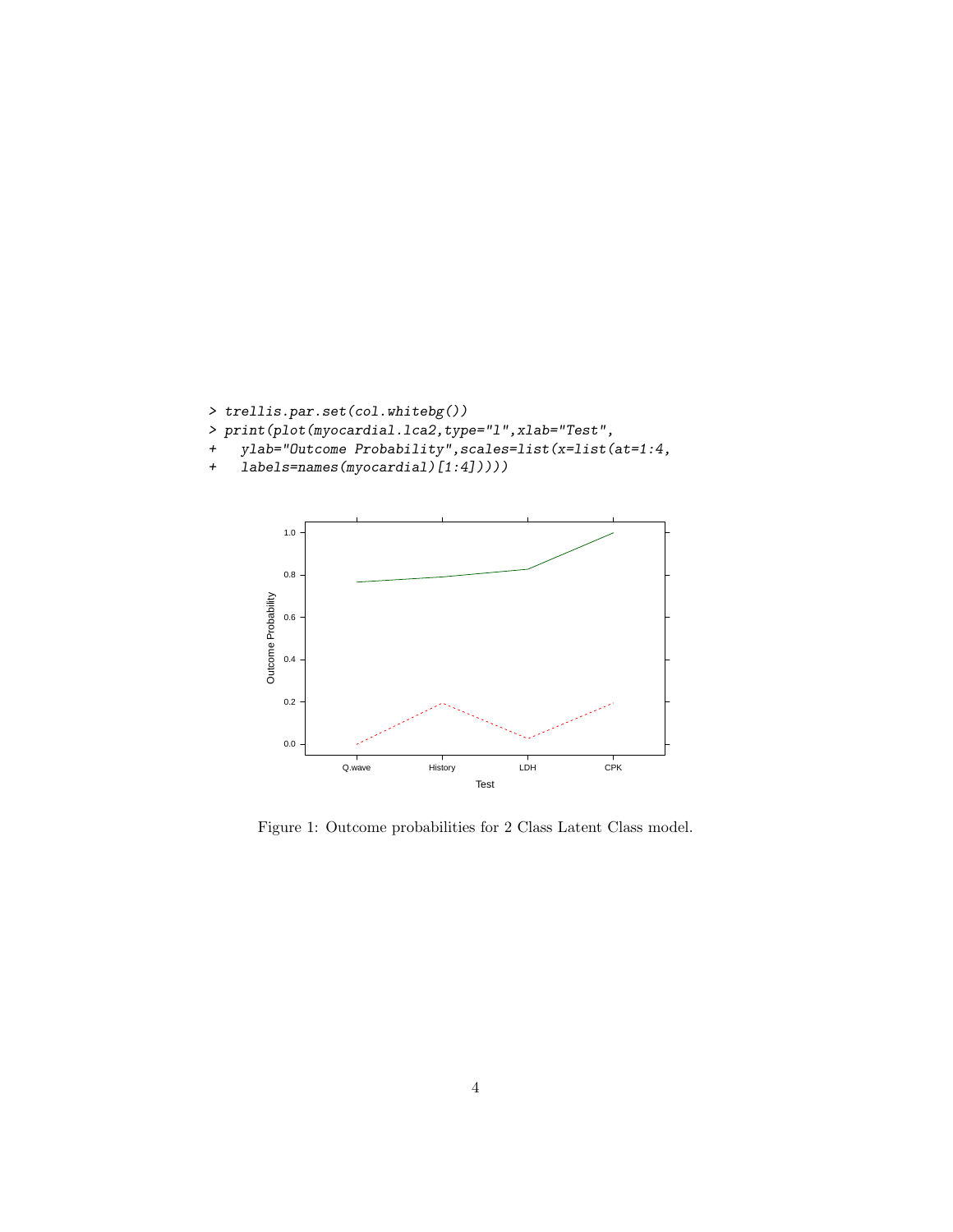A series of latent class models for 1 to 4 classes can be fitted using the commands

```
> data(dentistry)
> dentistry.lca1 <- randomLCA(dentistry[,1:5],
+ freq=dentistry$freq,nclass=1)
> dentistry.lca2 <- randomLCA(dentistry[,1:5],
+ freq=dentistry$freq,nclass=2)
> dentistry.lca3 <- randomLCA(dentistry[,1:5],
+ freq=dentistry$freq,nclass=3,quadpoints=31)
> dentistry.lca4 <- randomLCA(dentistry[,1:5],
+ freq=dentistry$freq,nclass=4,quadpoints=41)
```
The BIC values may be extracted from the fitted objects and are shown in Table 4. This indicates the presence of 3 classes. A possible interpretation is that there is a class of subjects with moderate disease, or the alternative of heterogeneous disease which will be covered in the next section. Outcome probabilities are shown in Figure 2 and for the 2 class model in Figure 3.

```
> bic.data <- data.frame(classes=1:4,bic=c(BIC(dentistry.lca1),
+ BIC(dentistry.lca2),BIC(dentistry.lca3),BIC(dentistry.lca4)))
```

| classes | bic     |
|---------|---------|
|         | 17531.1 |
| 2       | 15021.6 |
| 3       | 14962.9 |
| 4       | 15000.0 |

Table 4: BIC by class.

The 2 Class results can be interpreted as a diagnostic test. Important results for diagnostic testing are the sensitivity and specificity for each test. The sensitivity is the probability of the test correctly identifying the subject as diseased given that the subject is diseased. In classical diagnostic testing the "true" status of a subject is known through use of a "gold standard" which is assumed to, sometiems optimistically, correctly classify the subject. The latent class method constructs a hypothetical standard, which has the disadvantage that this is not known with certainty but it allows correctly for any uncertainty in the underlying disease state. The other measure is specificity which is the probability of correctly identifying a subject as not diseased. The sensitivities are then simply the outcome probabilities for the diseased class, Class 2 and the specificity one minus the outcome probabilities for the non-diseased class, Class 1. These can be obtained with 95% confidence intervals using the outcomeProbs function.

> outcomeProbs(dentistry.lca2)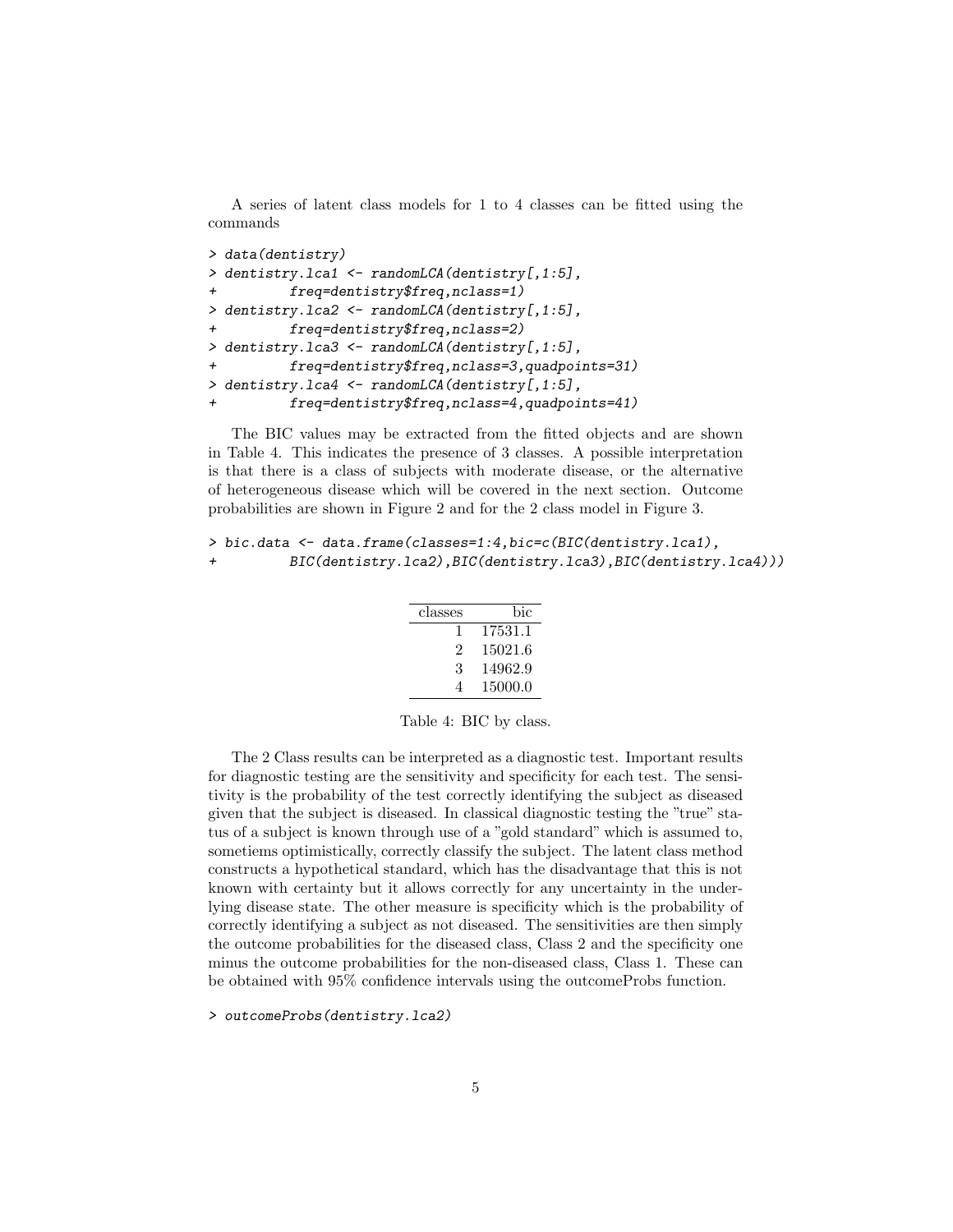```
> trellis.par.set(col.whitebg())
```
- > print(plot(dentistry.lca3,type="l",xlab="Dentist",
- + ylab="Outcome Probability"))



Figure 2: Outcome probabilities for 3 Class Latent Class model.

```
> trellis.par.set(col.whitebg())
```
- > print(plot(dentistry.lca2,type="l",xlab="Dentist",
- + ylab="Outcome Probability"))



Figure 3: Outcome probabilities for 2 Class Latent Class model.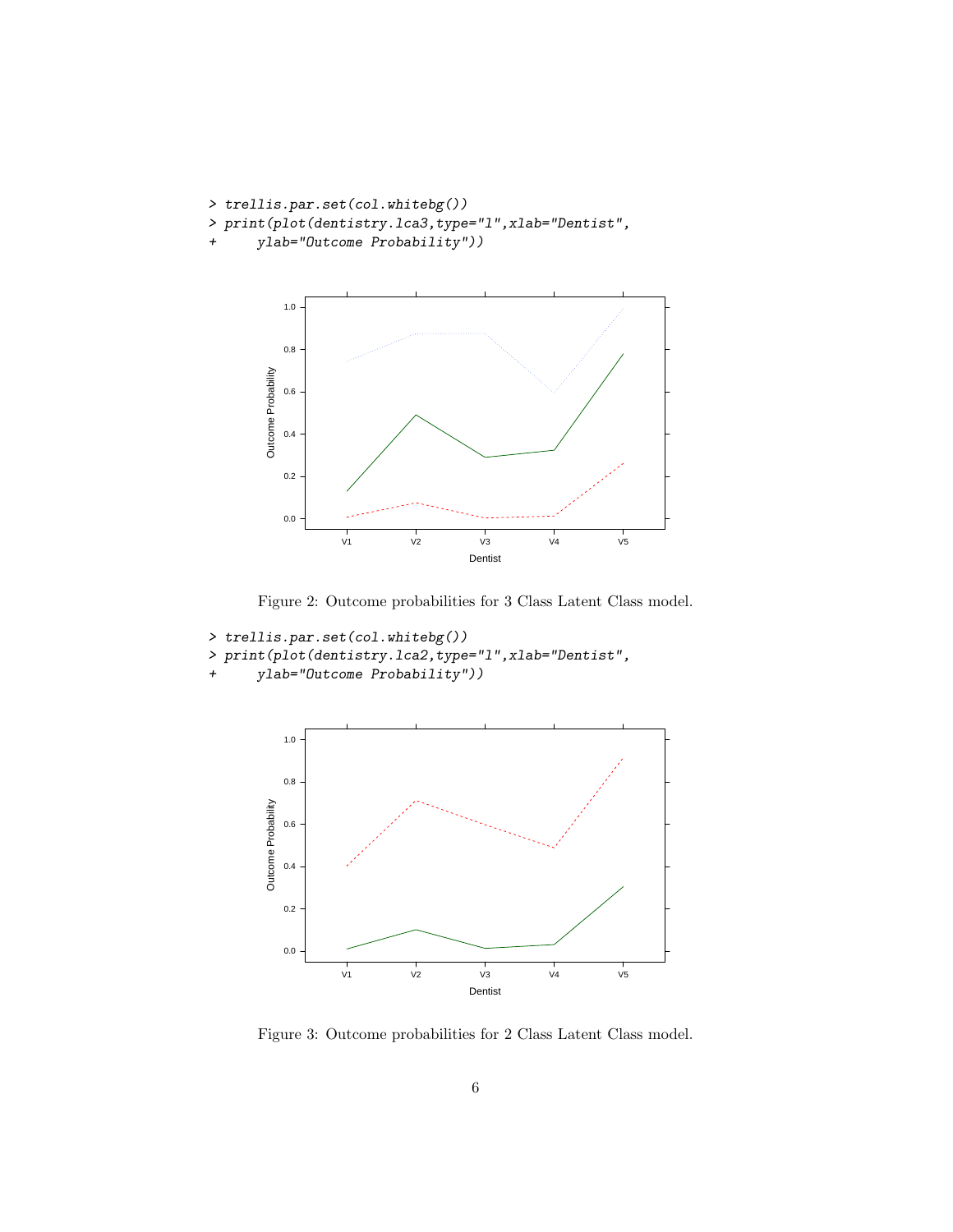Class 1 Outcome p 2.5 % 97.5 % V1 0.01061837 0.006938857 0.01621717 V2 0.10198639 0.089732335 0.11570118 V3 0.01359042 0.008592375 0.02143290 V4 0.03156295 0.024211295 0.04105299 V5 0.30527676 0.287117235 0.32406273 Class 2 Outcome p 2.5 % 97.5 % V1 0.4033448 0.3616363 0.4464991 V2 0.7128781 0.6691300 0.7529773 V3 0.5981200 0.5494192 0.6449585 V4 0.4888378 0.4468856 0.5309480 V5 0.9154738 0.8856570 0.9380592

The sensitivity and specificity are shown in Table 5. A reasonable conclusion is that the dentists are fairly good at identifying teeth that are not diseased (except for dentist 5), but not too good at identifying teeth that are diseased.

```
> probs <- outcomeProbs(dentistry.lca2)
> # this swaps around the probabilities based on the knowledge that
> # the outcome probabilities are higher in the diseased class
> order <- ifelse(probs[[1]][1,1]<probs[[2]][1,1],2,1)
> spec <- NULL
> sens <- NULL
> for (i in 1:5) {
      + sens <- c(sens,sprintf("%3.2f (%3.2f,%3.2f)",probs[[order]]$Outcome[i],
+ probs[[order]]$"2.5 %"[i],probs[[order]]$"97.5 %"[i]))
     spec \leq c(spec,sprintf("%3.2f (%3.2f,%3.2f)",1-probs[[3-order]]$Outcome[i],
+ 1-probs[[3-order]]$"97.5 %"[i],1-probs[[3-order]]$"2.5 %"[i]))
+ }
> stable <- data.frame(sens,spec)
> names(stable) <- c("Sensitivity","Specificity")
> row.names(stable) <- paste("V",1:5,sep="")
> print(xtable(stable, digits = c(0, 2, 2)),caption="Sensitivity and Specificity",
+ label="tab:outcomeconfint"),include.rownames=TRUE)
```
The confidence intervals for the outcome probabilities can be calculated using the parametric bootstrap. These are shown in Table 6 and are in agreement with those from the standard errors.

```
> probs <- outcomeProbs(dentistry.lca2,boot=TRUE)
> # this swaps around the probabilities based on the knowledge that outcome probabilities are
> order <- ifelse(probs[[1]]$Outcome[1]>probs[[2]]$Outcome[1],1,2)
> spec <- NULL
```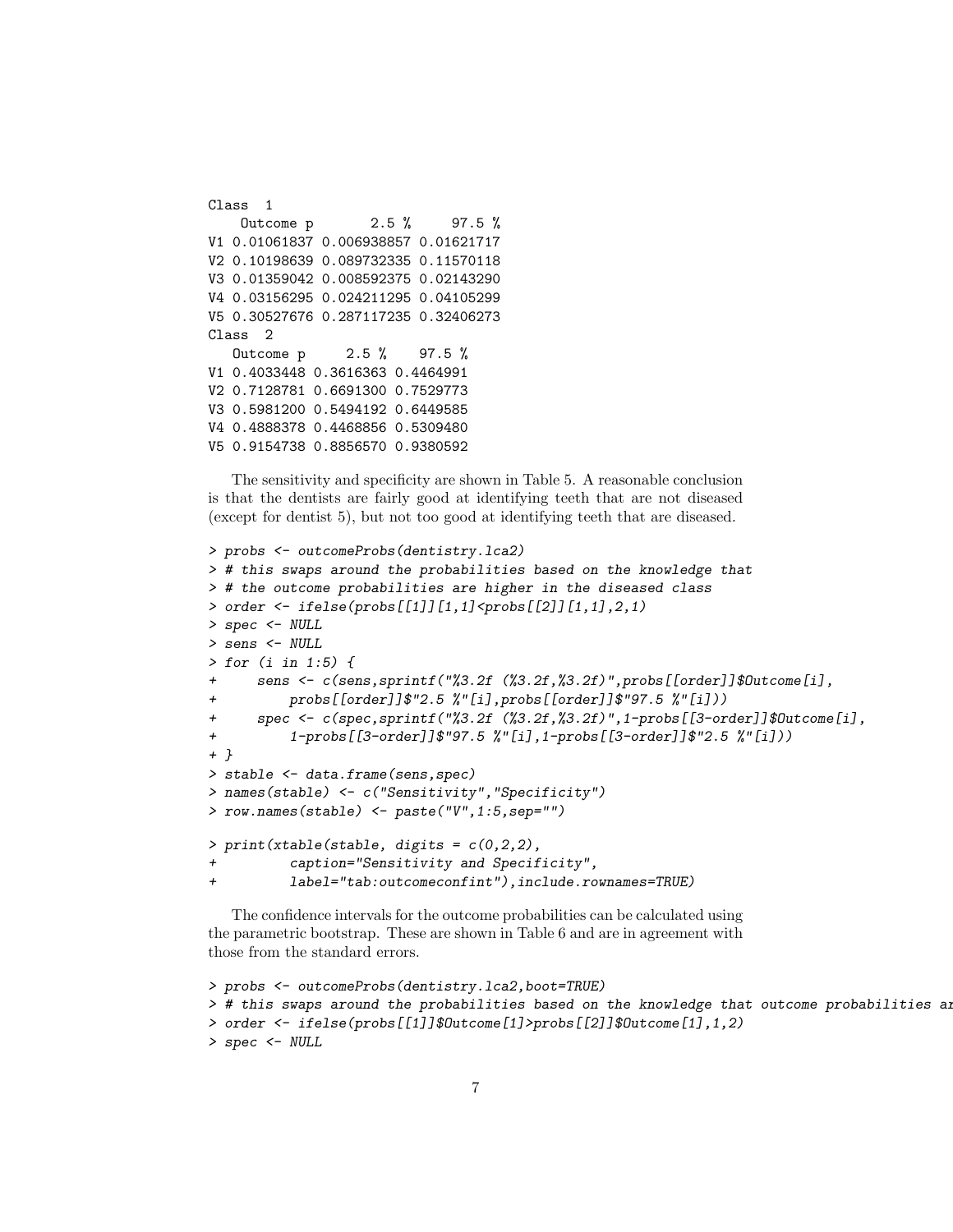|     | Sensitivity                      | Specificity           |
|-----|----------------------------------|-----------------------|
| V1  | $\overline{0.40}$ $(0.36, 0.45)$ | 0.99(0.98, 0.99)      |
| V2  | $0.71$ $(0.67, 0.75)$            | 0.90(0.88, 0.91)      |
| V3  | 0.60(0.55, 0.64)                 | 0.99(0.98, 0.99)      |
| V4  | 0.49(0.45, 0.53)                 | 0.97(0.96, 0.98)      |
| V5. | 0.92(0.89, 0.94)                 | $0.69$ $(0.68, 0.71)$ |

Table 5: Sensitivity and Specificity

```
> sens <- NULL
> for (i in 1:5) {
         + sens <- c(sens,sprintf("%3.2f (%3.2f,%3.2f)",probs[[order]]$Outcome[i],
+ probs[[order]]$"2.5 %"[i],probs[[order]]$"97.5 %"[i]))
+ spec <- c(spec,sprintf("%3.2f (%3.2f,%3.2f)",1-probs[[3-order]]$Outcome[i],
+ 1-probs[[3-order]]$"97.5 %"[i],1-probs[[3-order]]$"2.5 %"[i]))
+ }
> stable <- data.frame(sens,spec)
> names(stable) <- c("Sensitivity","Specificity")
> row.names(stable) <- paste("V",1:5,sep="")
> print(xtable(stable, digits = c(0, 2, 2)),
         caption="Sensitivity and Specificity",
         + label="tab:outcomeconfintboot"),include.rownames=TRUE)
```

|          | Sensitivity           | Specificity                      |
|----------|-----------------------|----------------------------------|
| V1       | 0.40(0.37, 0.44)      | $\overline{0.99}$ $(0.98, 0.99)$ |
| $\rm V2$ | $0.71$ $(0.67, 0.75)$ | 0.90(0.88, 0.91)                 |
| V3       | 0.60(0.55, 0.64)      | 0.99(0.98, 0.99)                 |
| V4       | 0.49(0.45, 0.53)      | 0.97(0.96, 0.97)                 |
| V5.      | 0.92(0.88, 0.94)      | $0.69$ $(0.68, 0.71)$            |

Table 6: Sensitivity and Specificity

The true and false positive rates can be plotted for each dentist, and are shown in Figure 4. This gives a better explanation of what is happening. It appears that the difference between dentists is mainly related to the threshold for what they classify as diseased. Dentist 5 is more likely to correctly identify teeth as diseased but at the expense of being more likely to identify non-diseased teeth as diseased.

```
> itpr <- ifelse(dentistry.lca2$classp[2]>dentistry.lca2$classp[1],1,2)
> ifpr <- 3-itpr
> probs <- outcomeProbs(dentistry.lca2)
> probs <- data.frame(tpr=probs[[itpr]][,1],fpr=probs[[ifpr]][,1])
```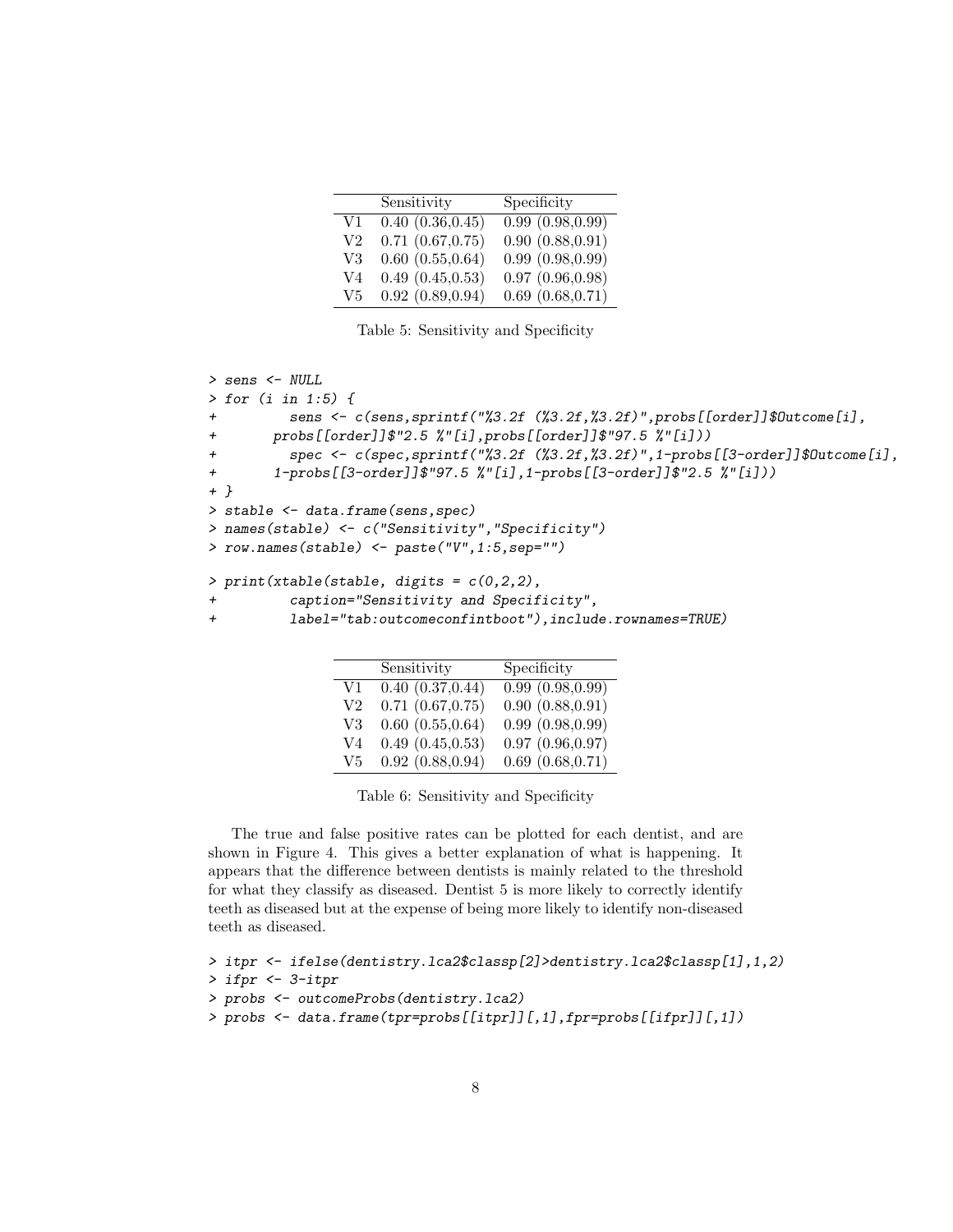```
> trellis.par.set(col.whitebg())
> \emph{print(plot(tpr ``fpr, type="p'',+ xlab="False Positive Rate\n(1-Specificity)",
+ ylab="True Positive Rate (Sensitivity)",data=probs))
```




Figure 4: True and False Positive Rates by Dentist.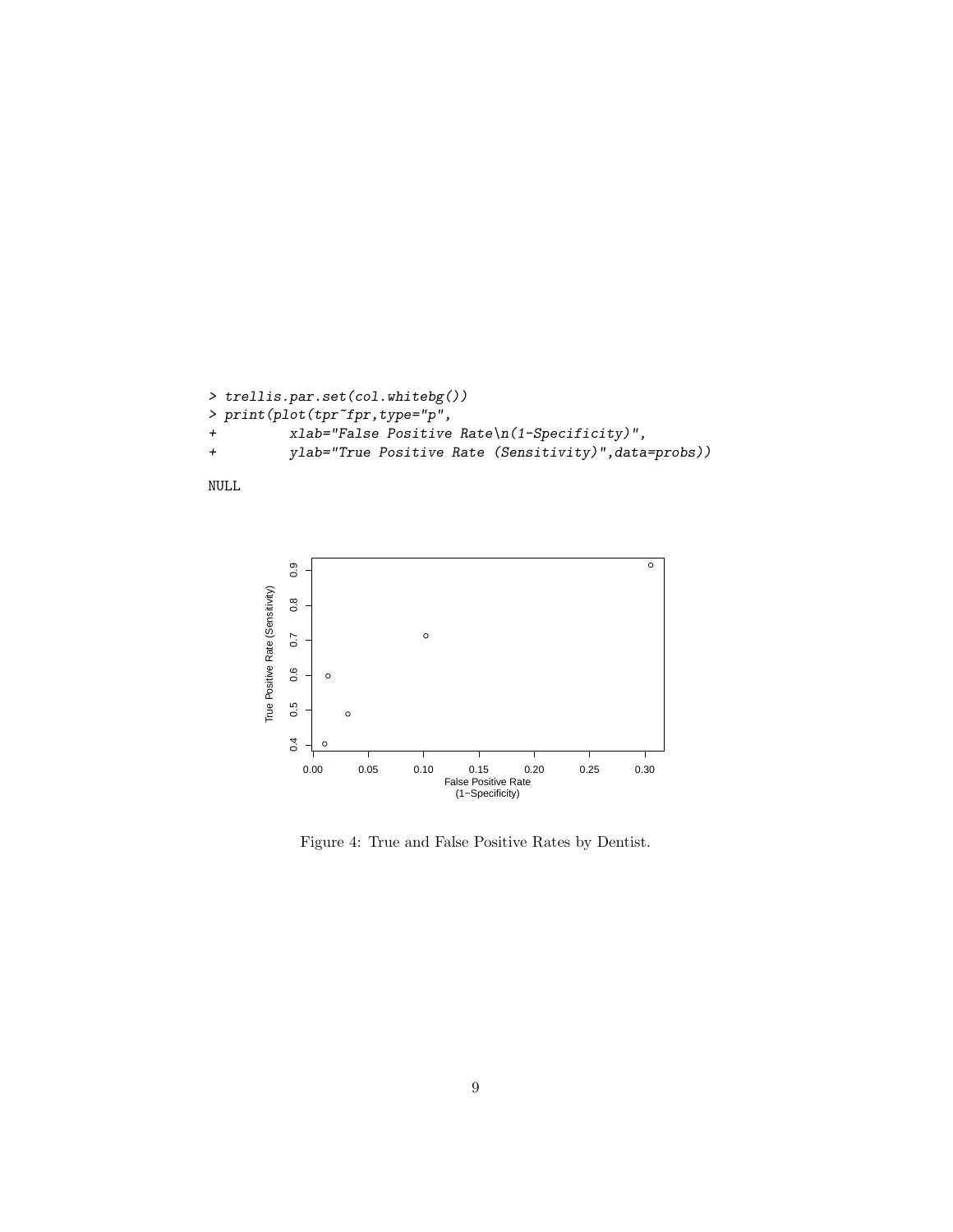## 3 Latent Class with Random Effects

### 3.1 Model

The method used in Qu et al. (1996) is to introduce a random effect to model heterogeneity within classes. In their model the probabilities are transformed to the probit scale and then a normal random effect introduced. In practice it usually makes little difference if a probit or logit transform is used.

The probability for each observation remains the same, except that it is now conditional on both class c and random effect  $\lambda$ .

$$
P(y_{i1}, y_{i2}, ..., y_{ik}|c, u) = \prod_{j=1}^{k} \pi_{cj}^{y_{ij}} (1 - \pi_{cj})^{1 - y_{j}}
$$

Where

$$
\pi_{cj} = \frac{e^{a_{cj} + b_j u}}{1 + e^{a_{cj} + b_j u}}, u \sim N(0, 1)
$$

 $b_i$  scales the random effect - models may have either a common or independent scale for each outcome, these are the lambdacoef. They may also be chosen to be different for each class, the default is for them to be the same for each class.

One way of visualising the model is that each class is now an Item Response Theory (IRT) model when the scaling is independent. When the scaling is common, the loadings are the same for each outcome and each class is then a Rasch model.

### 3.2 Example 2 Continued

We now continue the analysis of the dentistry data, allowing for random effects. This has a simple interpretation. For each subject there will be a different level of disease, and as a result a dentist will be more or less likely to classify the subject as having disease.

### > dentistry.lca2random <- randomLCA(dentistry[,1:5],freq=dentistry\$freq, + nclass=2,random=TRUE,quadpoints=61,probit=TRUE)

The BIC is reduced to 14944.7 showing an improvement over any of the latent class models. An alternative model is to allow the variance of the random effect to vary by outcome (dentist). This can be performed using the constload parameter. The default is true, so setting this to false allows the loading to vary for each outcome.

> dentistry.lca2random1 <- randomLCA(dentistry[,1:5],freq=dentistry\$freq, + nclass=2,random=TRUE,probit=TRUE,quadpoints=41,constload=FALSE)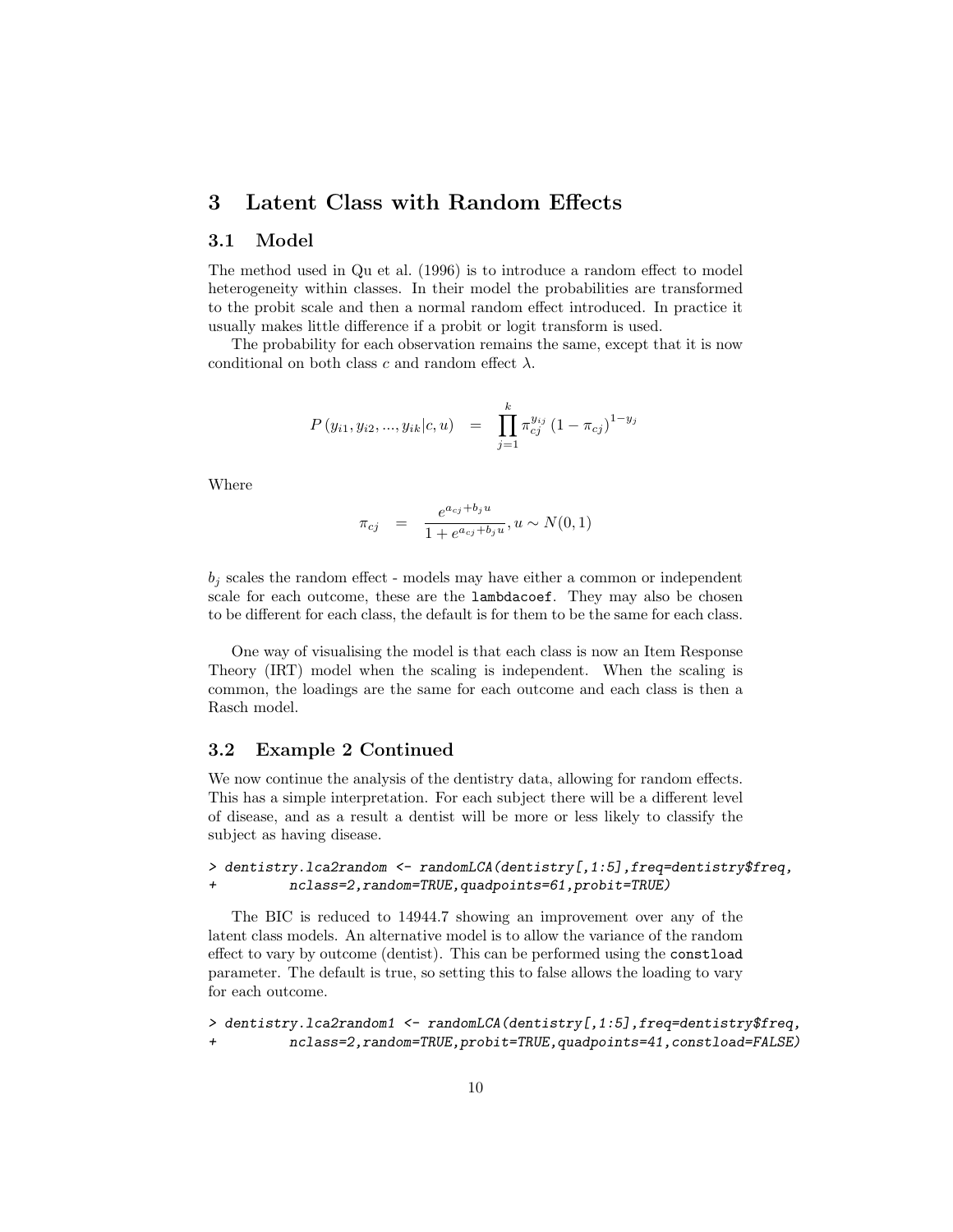```
> trellis.par.set(col.whitebg())
> print(plot(dentistry.lca2random1,graphtype="marginal",type="l",xlab="Dentist",
     ylab="Marginal Outcome Probability"))
```
NULL



Figure 5: Marginal Outcome Probabilities for 2 Class Latent Class with Random Effect (2LCR) model.

This increases the BIC to 14949.4, and is the 2LCR model obtained by Qu et al. (1996). It appears that the simpler model is more appropriate.

A further extension is to allow the loading or random effect variance to vary by class.

```
> dentistry.lca2random2 <- randomLCA(dentistry[,1:5],freq=dentistry$freq,
+ nclass=2,random=TRUE,probit=TRUE,constload=FALSE,byclass=TRUE,
+ quadpoints=41)
```
The BIC increases to 14987.6. It is not surprising that this model isn't an improvement, there are now 21 parameters fitted to 32 observations. This also may give problems with the fitting algorithm so the number of quadrature points is increased to 41.

The marginal outcome probabilities, obtained by integrating over the random effect can be plotted, as in Figure 5.

Outcome probabilities with confidence intervals may be calculated for models with random effects only using the parametric bootstrap. The sensitivity and specificity may be obtained from these and are shown in Table 7. Differences from the Qu et al paper result from them using a model with an individual loading for each dentist when calculating their Table 6.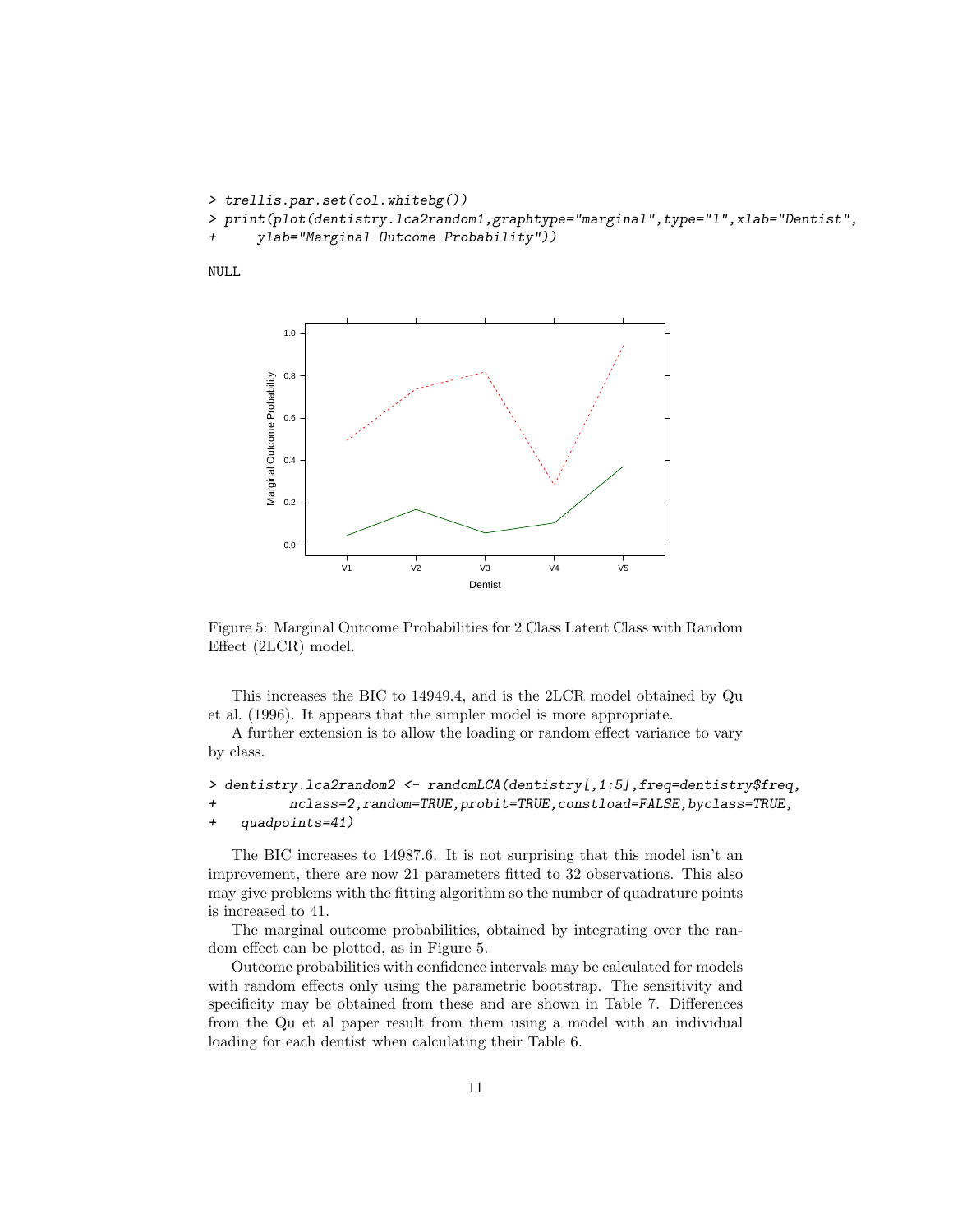```
> probs <-outcomeProbs(dentistry.lca2random,boot=TRUE)
> # this swaps around the probabilities based on the knowledge that outcome probabilities are
> order <- ifelse(probs[[1]]$Outcome[1]>probs[[2]]$Outcome[1],1,2)
> spec <- NULL
> sens <- NULL
> for (i in 1:5) {
          sens <- c(sens, sprintf("%3.2f (%3.2f, %3.2f)", probs[[order]]$Outcome[i],
+ probs[[order]]$"2.5 %"[i],probs[[order]]$"97.5 %"[i]))
          + spec <- c(spec,sprintf("%3.2f (%3.2f,%3.2f)",1-probs[[3-order]]$Outcome[i],
+ 1-probs[[3-order]]$"97.5 %"[i],1-probs[[3-order]]$"2.5 %"[i]))
+ }
> stable <- data.frame(sens,spec)
> names(stable) <- c("Sensitivity","Specificity")
> row.names(stable) <- paste("V",1:5,sep="")
> print(xtable(stable, digits = c(0, 2, 2)),caption="Sensitivity and Specificity",
          + label="tab:outcomeconfintboot2"),include.rownames=TRUE)
```

|    | Sensitivity           | Specificity           |
|----|-----------------------|-----------------------|
| V1 | 0.40(0.32, 0.48)      | 0.98(0.97, 0.99)      |
| V2 | 0.65(0.56, 0.72)      | $0.87$ $(0.85, 0.89)$ |
| V3 | $0.62$ $(0.48, 0.72)$ | 0.98(0.71, 1.00)      |
| V4 | 0.42(0.34, 0.49)      | 0.94(0.93, 0.96)      |
| V5 | $0.86$ $(0.77, 0.91)$ | $0.67$ $(0.64, 0.69)$ |

Table 7: Sensitivity and Specificity

The observed and fitted values can be obtained and are shown in Table 8. Differences from the Qu et al paper again result from their different model.

```
> obs.data <- data.frame(dentistry.lca2random1$patterns,dentistry.lca2random1$observed,
          dentistry.lca2$fitted,dentistry.lca2random1$fitted)
> names(obs.data) <- c("V1","V2","V3","V4","V5","Obs","Exp 2LC","Exp 2LCR")
```
## References

- Y Qu, M Tan, and MH Kutner. Random effects models in latent class analysis for evaluating accuracy of diagnostic tests. Biometrics, 52(3):797–810, 1996.
- D Rindskopf and W Rindskopf. The value of latent class analysis in medical diagnosis. Statistics in Medicine, 5:21–27, 1986.